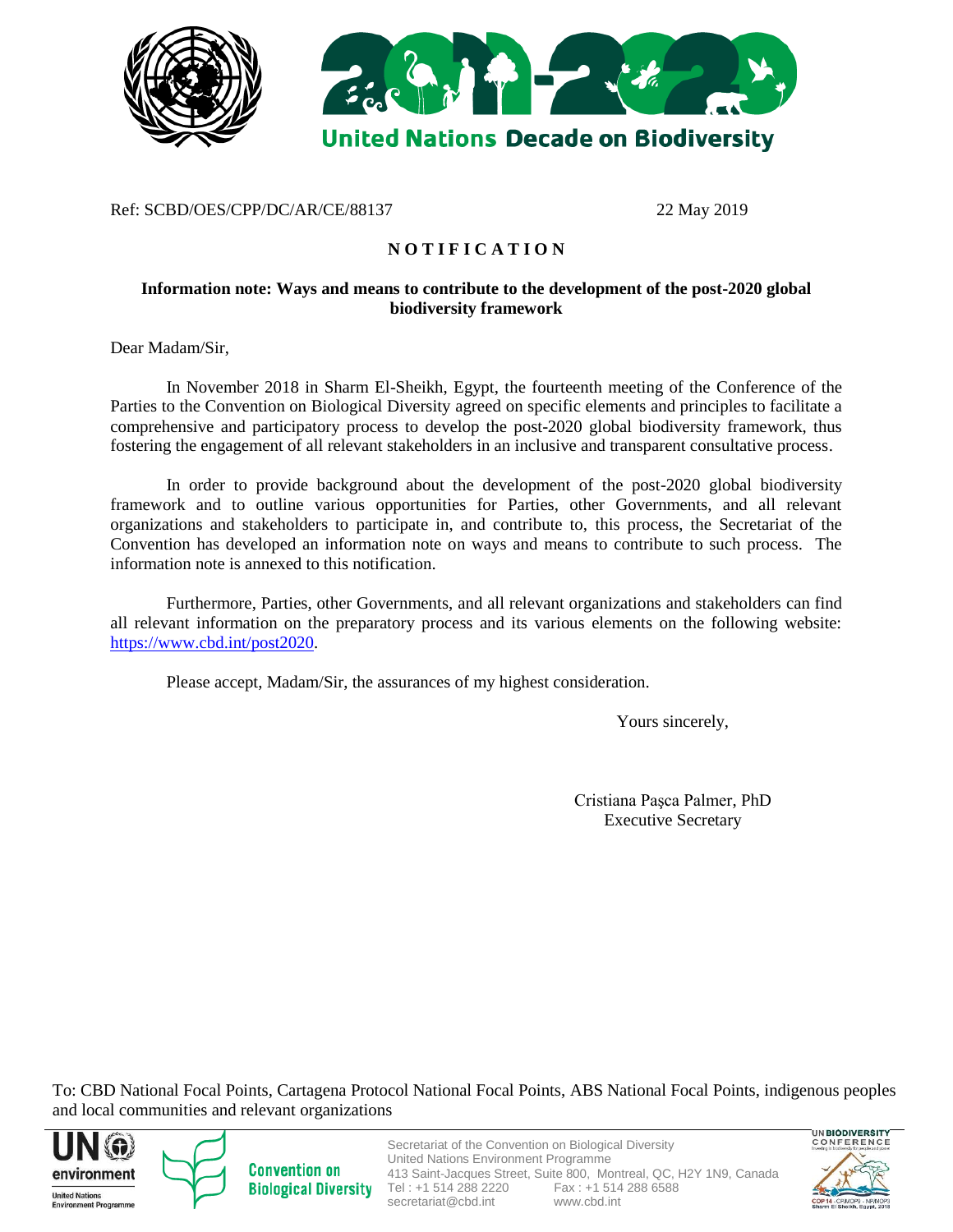

# **Developing a post-2020 global biodiversity framework**

Information on ways and means to contribute

# **PURPOSE**

• The purpose of this information note is to provide background about the development of the post-2020 global biodiversity framework and to outline various opportunities for Parties, other Governments, and all relevant organizations and stakeholders to participate in, and contribute to, this process.

# **BACKGROUND**

- The year 2020 marks the end-date of the [Strategic Plan for Biodiversity 2011-2020](https://www.cbd.int/sp/) and the 20 global biodiversity targets [\(Aichi Targets\)](https://www.cbd.int/sp/targets/default.shtml).
- In 2020, the Conference of the Parties (COP) to the Convention on Biological Diversity (CBD), at its fifteenth meeting, which will be hosted by China, will adopt the post-2020 global biodiversity framework with a view to enabling the achievement of the Convention's 2050 Vision of "Living in harmony with nature".
- In 2018, the fourteenth meeting of the COP agreed on specific elements and principles to facilitate a comprehensive and participatory process to develop the post-2020 global biodiversity framework, thus fostering the engagement of all relevant stakeholders in an inclusive and transparent consultative process conducted by the CBD Secretariat with the guidance and lead of the co-chairs of the Open-Ended Intersessional Working Group (OEWG). Information on the preparatory process and its various elements is available, and will be updated regularly, on the following website: [https://www.cbd.int/post2020.](https://www.cbd.int/post2020)
- All CBD notifications regarding relevant meetings/consultations as well as documents open for comment are available, and will be updated regularly, on the following website: [https://www.cbd.int/notifications.](https://www.cbd.int/notifications)

# **OVERVIEW OF OPPORTUNITIES TO PROVIDE INPUT TO THE PROCESS**

- Participation in global, regional and thematic consultations during 2019-2020.
- Participation in the meetings of the Open-Ended Intersessional Working Group (OEWG) on the preparation of the Post-2020 global biodiversity framework.
- Participation in meetings of the CBD subsidiary bodies (Subsidiary Body on Scientific, Technical and Technological Advice (SBSTTA), Subsidiary Body on Implementation (SBI) and the Ad-hoc Open-ended Working Group on Article 8(j) and Related Provisions) and expert meetings.
- Submission of views and/or substantive input/comments to the discussion documents on the post-2020 framework, as they are made available for consultation in the CBD post-2020 website.
- Interested Governments, organizations and stakeholders may wish to convene their own meetings/consultations on the post-2020 biodiversity framework and use the results of these discussions as a basis to inform their input to the formal process.
- Interested Governments, organizations and stakeholders may also consider providing human resources, technical and/or financial support for any part of the preparatory process.
- Share experiences and best practices as well as making pledges under the framework of Sharm El-Sheikh to Kunming Action Agenda for Nature and People.
- Participation in CBD COP-15, to be held in Kunming, China, in 2020.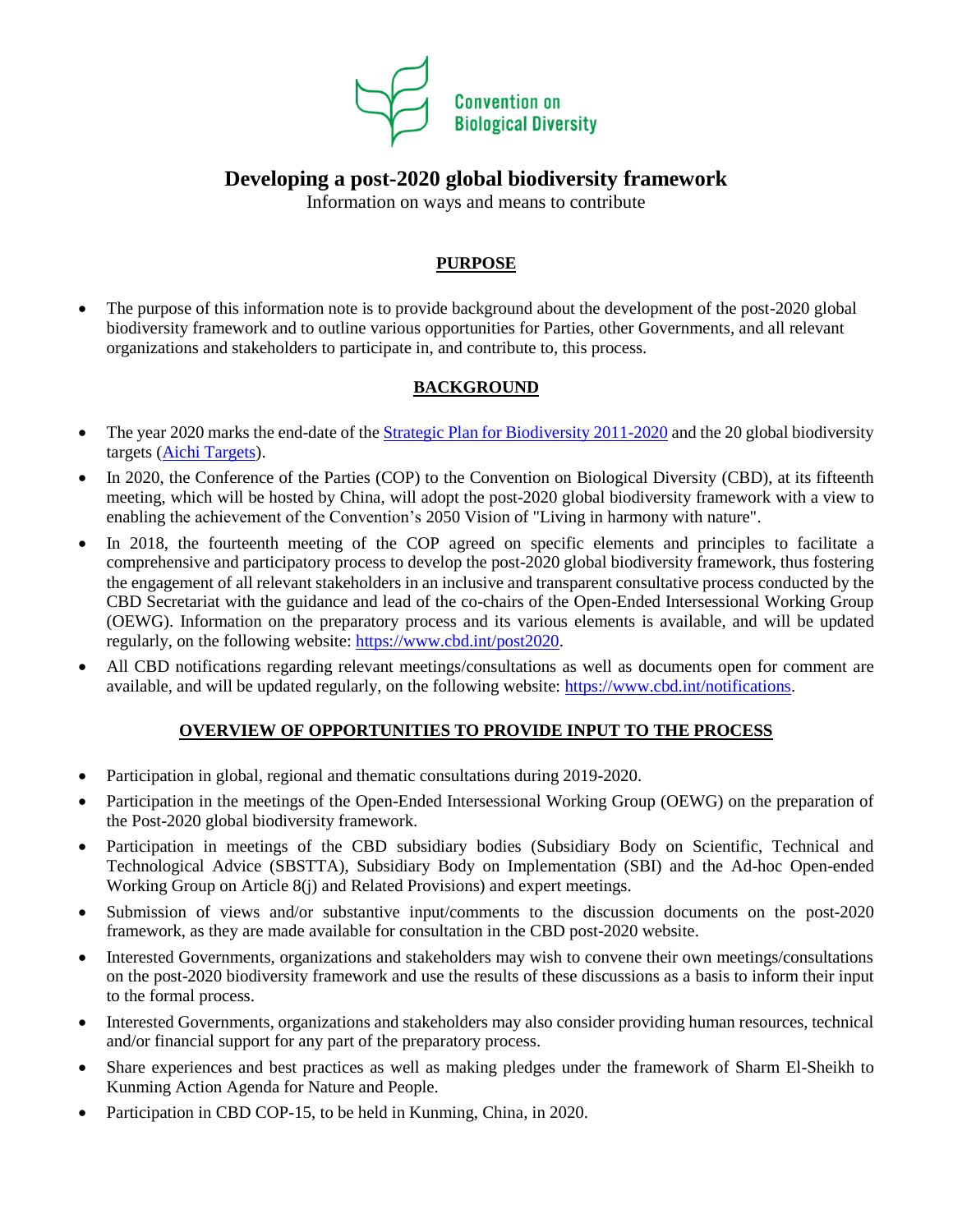### **THE OPEN-ENDED INTERSESSIONAL WORKING GROUP AND OTHER INTERGOVERNMENTAL BODIES (SBSTTA, SBI, WG8J)**

- CBD Parties decided at COP-14, in Sharm El-Sheikh, Egypt, 2018, to establish an Open-Ended Intersessional Working Group (OEWG) that will undertake the negotiations to develop the post-2020 global biodiversity framework and appointed Mr. Francis Ogwal (Uganda) and Mr. Basile van Havre (Canada) as co-chairs. The work of the OEWG will be overseen by the Bureau of the Conference of the Parties.
- Meetings of the OEWG will be open to representatives of Parties, other Governments, relevant organizations and stakeholders, and will be held in accordance with the calendar available at<https://www.cbd.int/post2020> and through notifications at [https://www.cbd.int/notifications.](https://www.cbd.int/notifications)
- To date, meetings have been scheduled for 27-30 August 2019 and July 2020. Additional meetings may be held and will be specified in the calendar available in the website and through official notifications.
- WG8J-11 (20-22 November) will examine the potential role of traditional knowledge, customary sustainable use and the contribution of the collective actions of indigenous peoples and local communities to the post-2020 global biodiversity framework.
- SBSTTA-23 (25-29 November 2019) will review possible elements for the post-2020 global biodiversity framework, including any implications arising from the IPBES Global Biodiversity Assessment, the draft of the fifth edition of the Global Biodiversity Outlook as well as other relevant information and sources of knowledge. SBSTTA-24 (18-23 May 2020) will considers the draft of the post2020 global biodiversity framework from a scientific and technical perspective.
- SBI (25-29 May 2020) will consider the draft of the post-2020 global biodiversity framework, including related means to support and review implementation, with a view to developing a recommendation for COP-15, CP/MOP 10, and NP/MOP 4.
- Non-Party stakeholders can: (1) attend these meetings,<sup>1</sup> (2) follow the negotiations and provide, as appropriate, comments and input, (3) submit additional information as information documents to the CBD Secretariat prior to a SBSTTA/SBI meeting, (4) organize side-events during SBSTTA/SBI meetings.
- Further information on organization and registration for these meetings will be available at <https://www.cbd.int/notifications> and at<https://www.cbd.int/meetings/>

### **GLOBAL, REGIONAL AND THEMATIC CONSULTATIONS ON THE POST-2020 GLOBAL BIODIVERSITY FRAMEWORK**

The CBD Secretariat is organizing, in collaboration with Parties and partners, a series of global, regional and thematic consultation workshops, and online discussion forums, in order to facilitate dialogue, active engagement and contributions to the process of developing a robust post-2020 global biodiversity framework. Outcomes of these consultations will be shared with the OEWG for its consideration and will be made publicly available on the CBD post-2020 website.

#### **Global Consultations**

 $\overline{a}$ 

- The 9<sup>th</sup> Trondheim Conference on Biodiversity will be held from 2-5 July 2019, in Trondheim, Norway, and will also serve as a global consultation on evidence from the natural, economic and social sciences and traditional knowledge systems in support of the post-2020 global biodiversity framework. More information is available at: [https://trondheimconference.org/.](https://trondheimconference.org/)
- Other global consultations may be organized at a later date. Information on these will be made available at <https://www.cbd.int/post2020> and through notifications at [https://www.cbd.int/notifications.](https://www.cbd.int/notifications)

<sup>&</sup>lt;sup>1</sup> Must be duly accredited and registered by the Secretariat of the Convention on Biological Diversity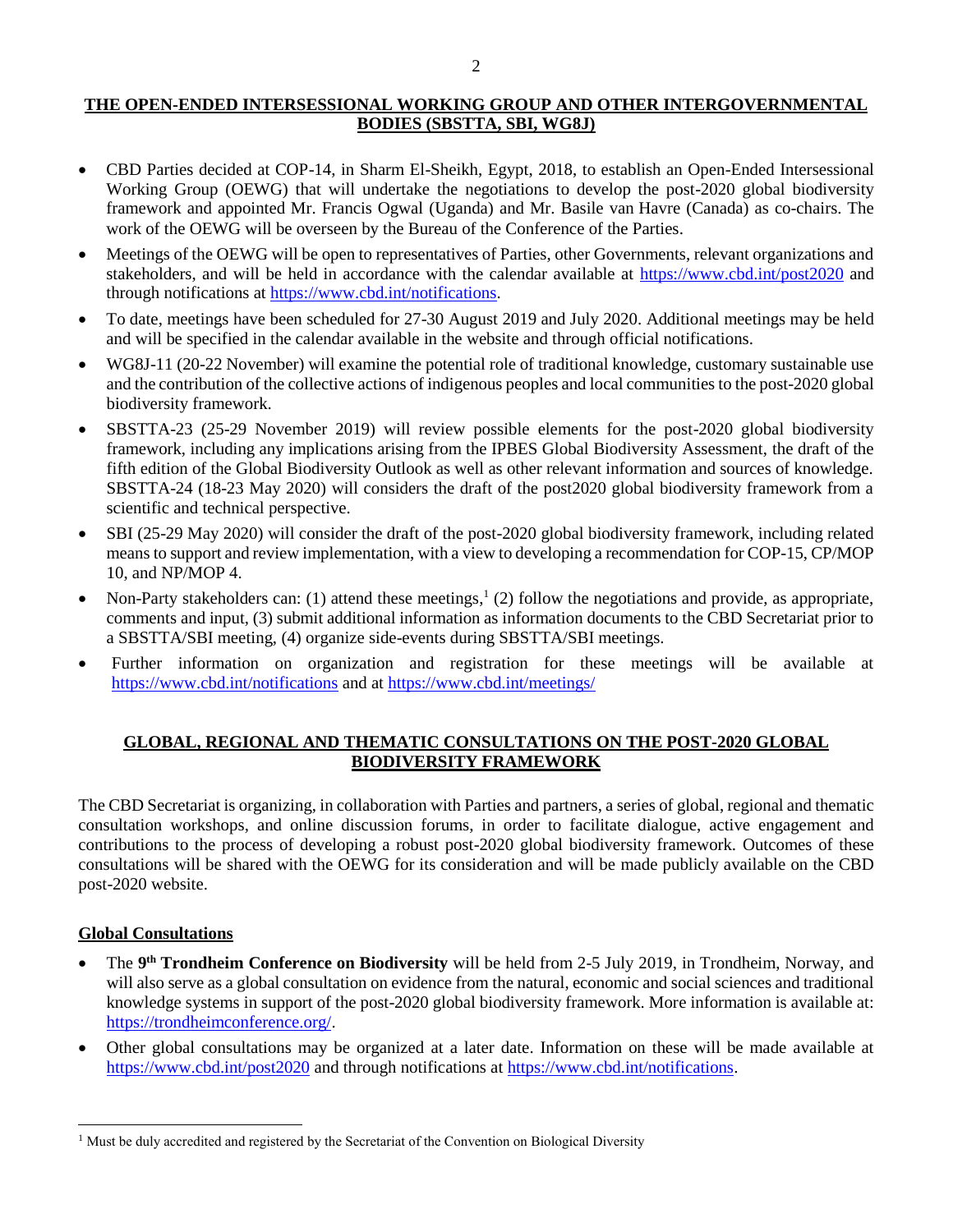#### **Regional Consultations**

Regional consultations on the post-2020 global biodiversity framework have been organized and held as follows:

- **Asia and the Pacific**, 28 Jan-1 Feb 2019, Nagoya, Japan[: https://www.cbd.int/conferences/post2020/post2020](https://www.cbd.int/conferences/post2020/post2020-ws-2019-01/documents) [ws-2019-01/documents](https://www.cbd.int/conferences/post2020/post2020-ws-2019-01/documents)
- **Western Europe and Others Group and other members of the European Union**, 19-21 March 2019, Bonn, Germany:<https://www.cbd.int/conferences/post2020/post2020-ws-2019-02/documents>
- **Africa**, 2-5 April 2019, Addis Ababa, Ethiopia: [https://www.cbd.int/conferences/post2020/post2020-ws-2019-](https://www.cbd.int/conferences/post2020/post2020-ws-2019-03/documents) [03/documents](https://www.cbd.int/conferences/post2020/post2020-ws-2019-03/documents)
- **Central and Eastern Europe**, 16-18 April 2019, Belgrade, Serbia: <https://www.cbd.int/conferences/post2020/post2020-ws-2019-04/documents>
- **Latin America and the Caribbean**, 14-17 May 2019, Montevideo, Uruguay: <https://www.cbd.int/conferences/post2020/post2020-ws-2019-05/documents>

### **Thematic Consultations**

Thematic consultations will be convened on specific issues (such as resource mobilization, digital sequencing information, capacity-building, communications, marine and coastal biodiversity). The following consultations have been or are currently being organized:

- Gender Expert Workshop to Develop Recommendations for Possible Gender Elements in the Post-2020 Global Biodiversity Framework 11-12 April 2019 in New York, USA: [https://www.cbd.int/meetings/GB-](https://www.cbd.int/meetings/GB-OM-2019-01)[OM-2019-01](https://www.cbd.int/meetings/GB-OM-2019-01)
- Consultation workshop among biodiversity-related conventions on the post-2020 global biodiversity framework 10-12 June 2019 in Bern, Switzerland

Other thematic consultations will be organized at a later stage and may be organized by the CBD Secretariat or by other organizations in collaboration with the Secretariat. Further information will be posted on the post-2020 webpage [\(https://www.cbd.int/post2020/\)](https://www.cbd.int/post2020/) and a[t https://www.cbd.int/notifications](https://www.cbd.int/notifications) as it becomes available.

#### **Online Discussion Forums**

Online discussion forums will be organized on an as-needed basis on specific issues. Current discussion forums include:

• Integration of Article 8(j) and provisions related to indigenous peoples and local communities in the work of the Convention and its Protocols, 19 February – 12 March 2019. This Forum was held in English, French and Spanish. For more information:<https://www.cbd.int/tk/future.shtml>

Other online discussion forums may be organized by the CBD Secretariat or by other organizations in collaboration with the Secretariat. Further information will be posted on the post-2020 webpage [\(https://www.cbd.int/post2020/\)](https://www.cbd.int/post2020/) and at<https://www.cbd.int/notifications> as it becomes available.

# **DOCUMENTS TO SUPPORT DELIBERATIONS ON THE POST-2020 FRAMEWORK**

- Deliberations on the post-2020 global biodiversity framework will be informed by various sources of information. Stakeholders may provide their information relevant to the post-2020 process through various means as described above.
- The co-chairs of the OEWG, with the support of the Secretariat, will issue various documents based on information submitted by Parties and stakeholders. There will be opportunities for public comment on these documents as they become available. An initial [discussion document](https://www.cbd.int/doc/c/d431/b38f/3d580bb73e7c2b5aaa286310/post2020-prep-01-01-en.pdf) on the post-2020 global biodiversity framework has been prepared by the Secretariat based on submissions received and with the guidance of the cochairs of the OEWG. This document reviews relevant decisions, summarizes the initial views of partners and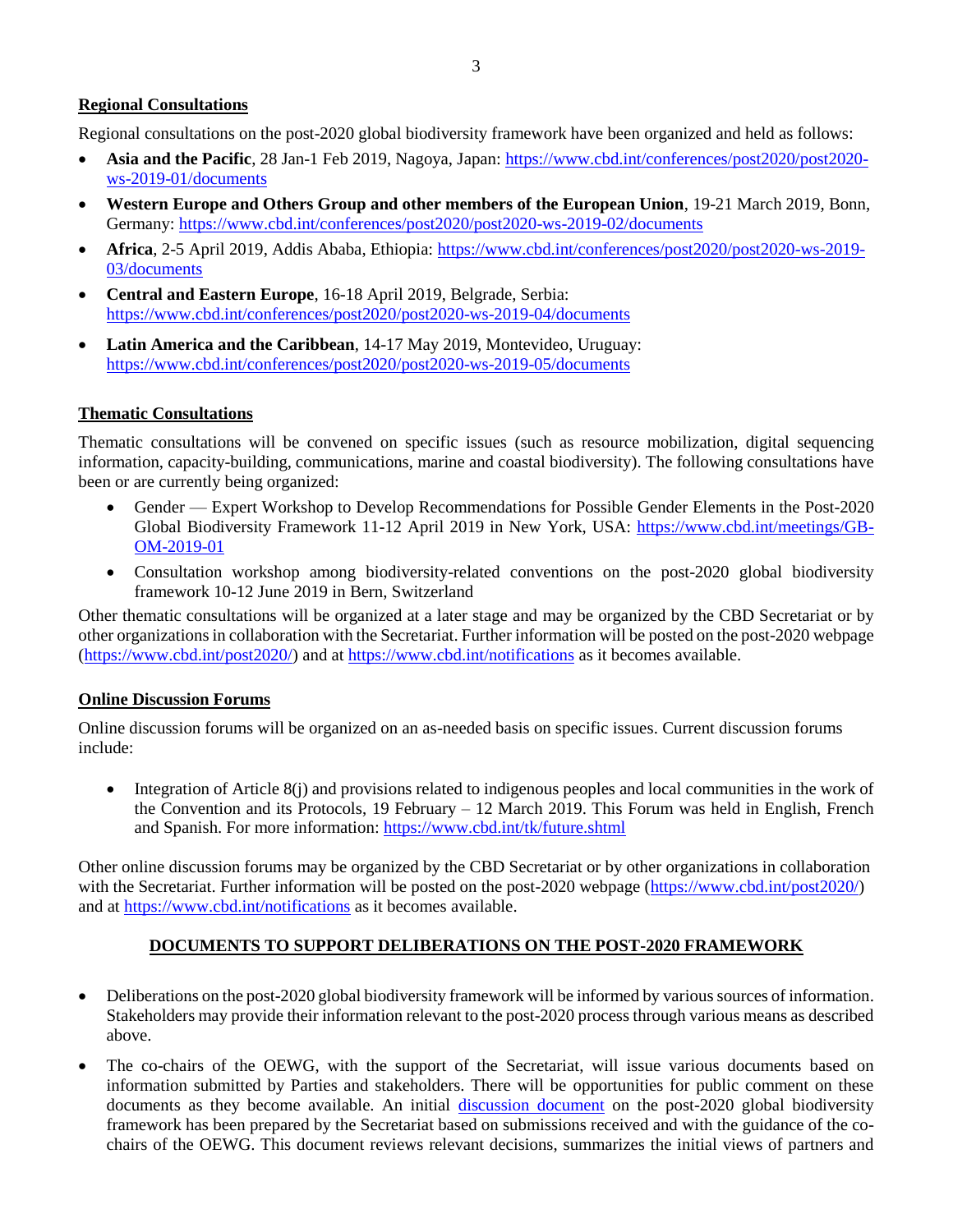observers, and provides a number of questions to stimulate discussion. In addition, a supporting [information](https://www.cbd.int/doc/c/de9c/8c12/7c0cb88a47f9084e5d0b82eb/post2020-prep-01-inf-01-en.pdf)  [document](https://www.cbd.int/doc/c/de9c/8c12/7c0cb88a47f9084e5d0b82eb/post2020-prep-01-inf-01-en.pdf) provides a comparative analysis of the initial views received from Parties and stakeholders. All stakeholders are encouraged to provide their views on these documents, as well as any other views on the scope and content of the post-2020 global biodiversity framework, by 15 April 2019 to [secretariat@cbd.int.](mailto:secretariat@cbd.int)

- Based on the inputs received on the above-mentioned initial discussion document, a second discussion paper focusing on possible elements of the post-2020 global biodiversity framework is expected to be made available in June 2019.
- The 5th edition of the *Global Biodiversity Outlook* (GBO-5) will assess the level of achievement of the Aichi Biodiversity Targets and will serve as one of key sources of information for the post-2020 discussions. An indicative timeline for the preparation of GBO-5 has been provided in decision  $14/35$ , which includes a period during which the draft will be open for public comment (estimated December 2019 – January 2020). More information is available at: [https://www.cbd.int/gbo/.](https://www.cbd.int/gbo/)

# **SHARM El-SHEIKH TO KUNMING ACTION AGENDA FOR NATURE AND PEOPLE**

- During the high-level segment of COP-14 in Sharm El-Sheikh, held in November 2018, the Governments of China and Egypt together with the Secretariat of the Convention on Biological Diversity launched the Sharm El-Sheikh to Kunming Action Agenda for Nature and People. 2
- The Action Agenda aims to catalyse a groundswell of actions from all sectors and stakeholders in support of biodiversity conservation and its sustainable use, while enabling the mapping of the current global efforts, in order to assess impact and gaps.
- The Action Agenda has three main objectives: (1) to raise public awareness about the urgent need to halt biodiversity loss and restore the health of ecosystems as an essential condition to secure life on Earth in the coming decades; (2) to share best practices and actions that could inspire and support the implementation of nature-based solutions to meet key global challenges, including climate change; and (3) to catalyse cooperative initiatives in support of global biodiversity goals.
- The Action Agenda is hosted on an online platform that will receive and showcase commitments and contributions to biodiversity from Parties and stakeholders across all sectors in advance of COP-15 in 2020 in China. Detailed information and guidance on how to contribute to the Sharm El-Sheikh to Kunming Action Agenda can be found here:<https://www.cbd.int/action-agenda/default.shtml>
- Individual voluntary commitments or coalitions of action may also be developed and announced by actors such as subnational and local governments, indigenous peoples and local communities, youth, women, academia, the private and financial sectors, civil society organizations and all relevant organizations and stakeholders. Such voluntary commitments are complementary to and supportive of national commitments.
- It is encouraged that commitments be announced, in coordination with the Secretariat of the Convention, during key international events and meetings. It is also encouraged that all commitments be registered in the online platform of the Action Agenda.

# **NATIONAL VOLUNTARY COMMITMENTS**

• COP-14 and the high-level segment also invited Parties and other Governments to consider developing, on a voluntary basis, biodiversity commitments that contribute to the achievement of the three objectives of the Convention, strengthen national biodiversity strategies and action plans, facilitate the achievement of the Aichi Biodiversity Targets and contribute to an effective post-2020 global biodiversity framework, without prejudging the outcomes of the process to develop this framework, and contribute to achieving the 2050 Vision for Biodiversity.

 $\overline{a}$ <sup>2</sup> <https://www.cbd.int/cop/cop-14/annoucement/nature-action-agenda-egypt-to-china-en.pdf>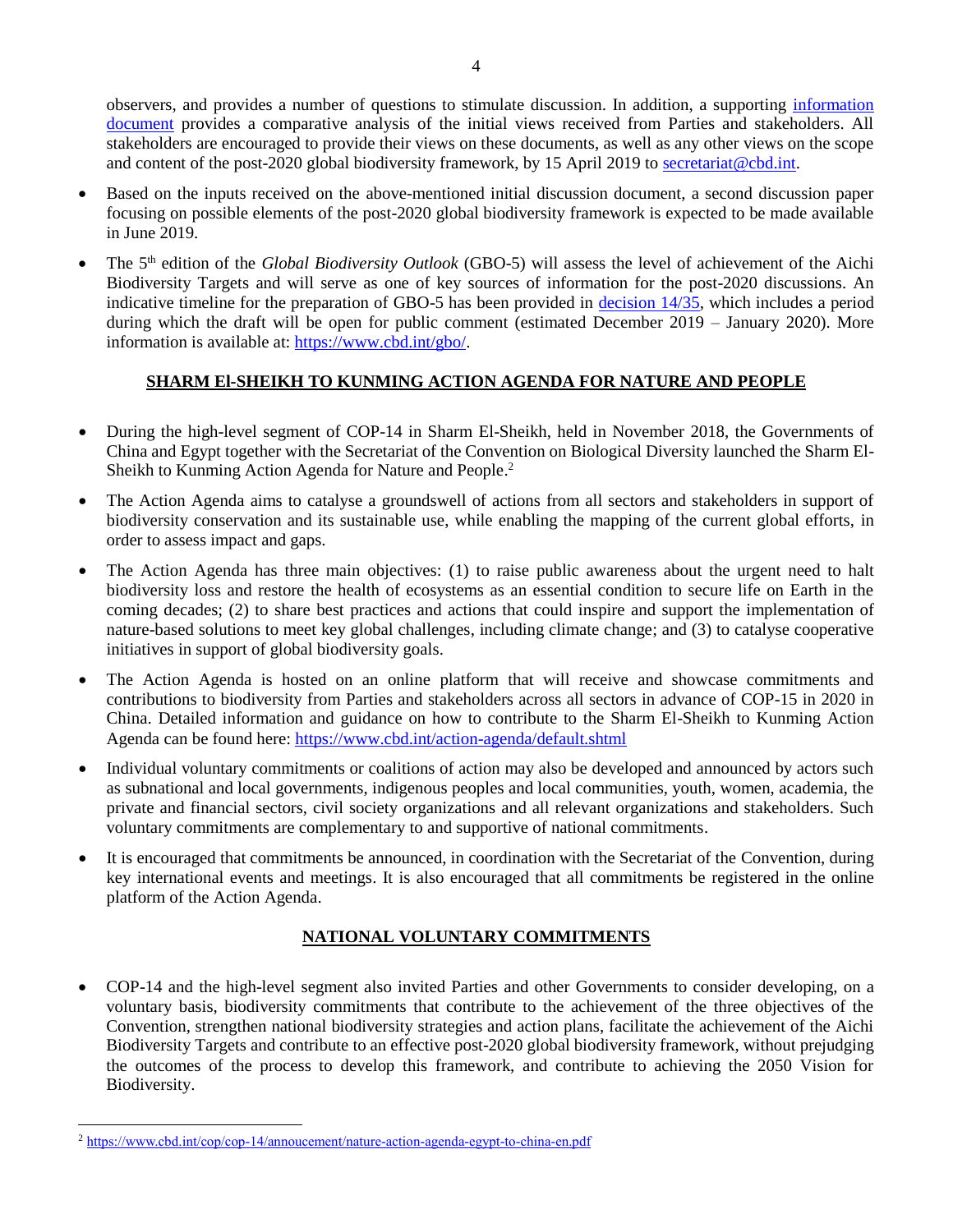- Parties and other Governments were invited to share information on these commitments through the clearing-house mechanism and other means.
- Parties and other Governments wishing to submit National Voluntary Commitments (NVCs) for biodiversity may consider the following potential scopes and modalities:

(a) National commitments are voluntary;

(b) National commitments should be developed according to national priorities and circumstances and contribute to long-term sustainable development;

(c) National commitments should be commensurate with achieving the 2050 Vision for Biodiversity, should be tangible and measurable and contribute to the transformational changes needed on the pathway to achieve the 2050 Vision, including by intermediary milestones, such as 2030 and 2040;

(d) The Aichi Biodiversity Targets could serve as a guide for the scope and level of ambition for the development voluntary national commitments;

(e) National commitments should represent a progression beyond current commitments under the Convention and the National Biodiversity Strategy and Action Plan (NBSAP).

National commitments may build upon existing national commitments and actions such as those to achieve the Sustainable Development Goals, the objectives of the Paris Agreement under UNFCCC and the landneutrality goal under UNCCD, among others;

National commitments should support the mainstreaming of biodiversity considerations across all economic and social sectors; these could include:

- (i) A commitment to apply global best practices on environmental safeguards for national investments in projects related to these sectors;
- (ii) A commitment to apply strategic environmental assessments or similar upstream planning mechanisms to all decisions related to investments in these sectors;
- (iii) A commitment to utilize new inter-ministerial processes aimed at integrating biodiversity considerations into decisions related to these sectors;
- (iv) An announcement of new legislation related to the mainstreaming of biodiversity in one or more of these sectors;
- (v) An initiative to support capacity-building for the mainstreaming of biodiversity in one or more of these sectors;

(h) National commitments and other voluntary contributions should be developed and announced prior to the fifteenth meeting of the Conference of the Parties so that they may contribute to the development of an effective post-2020 global biodiversity framework and advance its implementation;

(i) National commitments and other voluntary contributions should be communicated in a manner that facilitates the clarity, transparency and understanding of the intended contributions.

# **UNITED NATIONS NATURE SUMMIT 2020**

The United Nations General Assembly decided to convene a Summit on biodiversity at the level of Heads of State and Government ahead COP 15 in 2020, in order to highlight the urgency of action at the highest levels in support of a post-2020 global biodiversity framework that contributes to the 2030 Agenda for Sustainable Development (Resolution 73/234).

The United Nations Nature Summit, planned to take place at the margins of the opening of the seventy-fifth session of the United Nations General Assembly in September 2020, will represent a unique opportunity for Parties and other Governments to announce actions or commitments towards an ambitious post-2020 global biodiversity framework, including voluntary national commitments. There will also be an opportunity for indigenous peoples and local